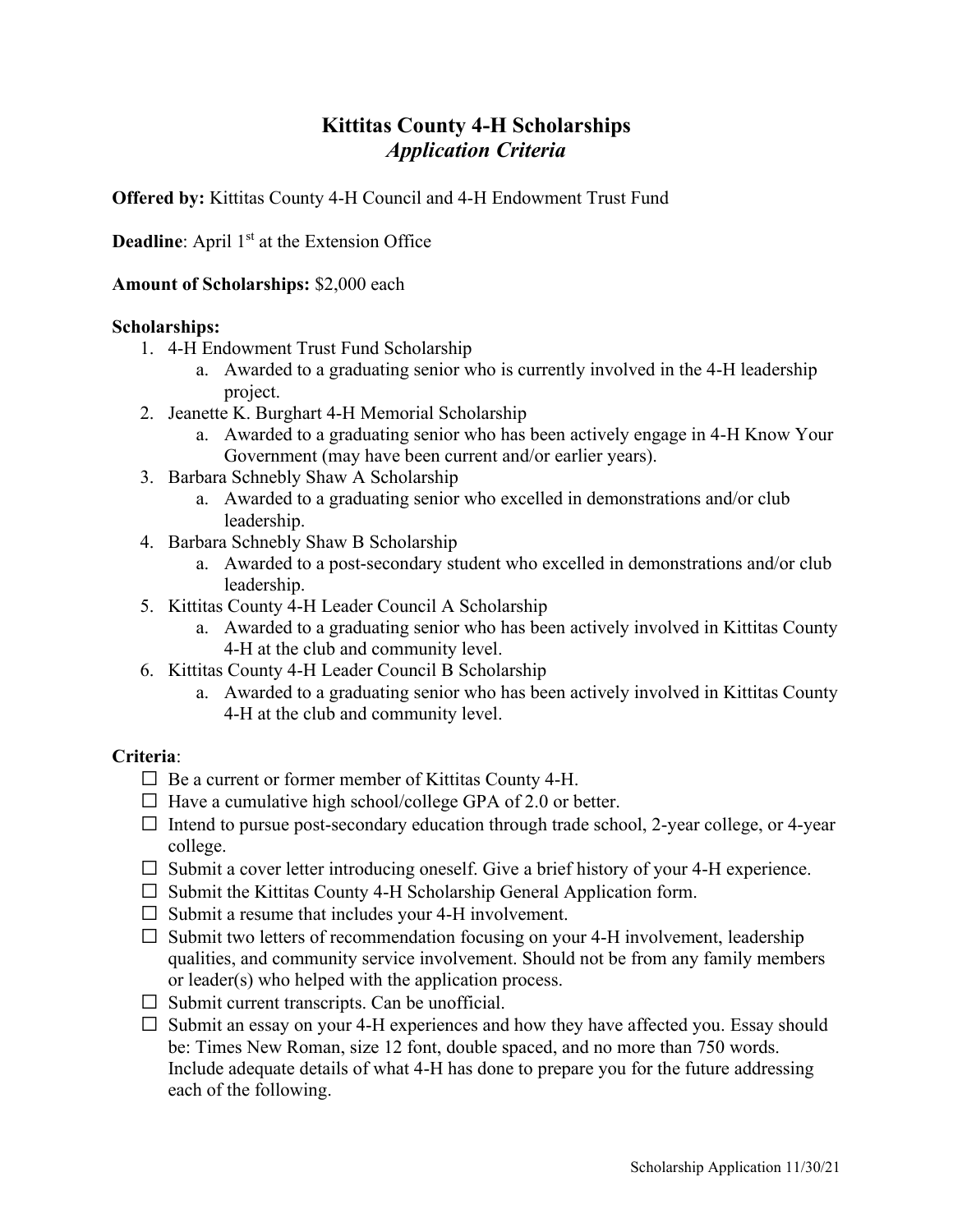- o Growth in values of 4-H: head, heart, hands, health
- o Challenges overcome
- o Community service in and out of 4-H
- o Leadership involvement in 4-H
- o Demonstrations
- Submit most recent complete 4-H Record Book. Will be reviewed for:
	- o Completeness
	- o Appearance/Presentation
	- o Quality of details
- Submit most recent KYG 4-H project record if applicable.

Only one application package needs to be submitted to be considered for all scholarships.

An interview with the Scholarship Selection Committee will be scheduled within two weeks after the application closes.

Applications will be reviewed and selections made by the Scholarship Selection Committee.

Scholarships will be forwarded to the school of recipient's choice upon proof of enrollment. Funds must be spent within 18 months of announcement.

### *No more than one scholarship award may be given to an applicant.*

Please call the Extension Office if you have any questions, 509-962-7507.